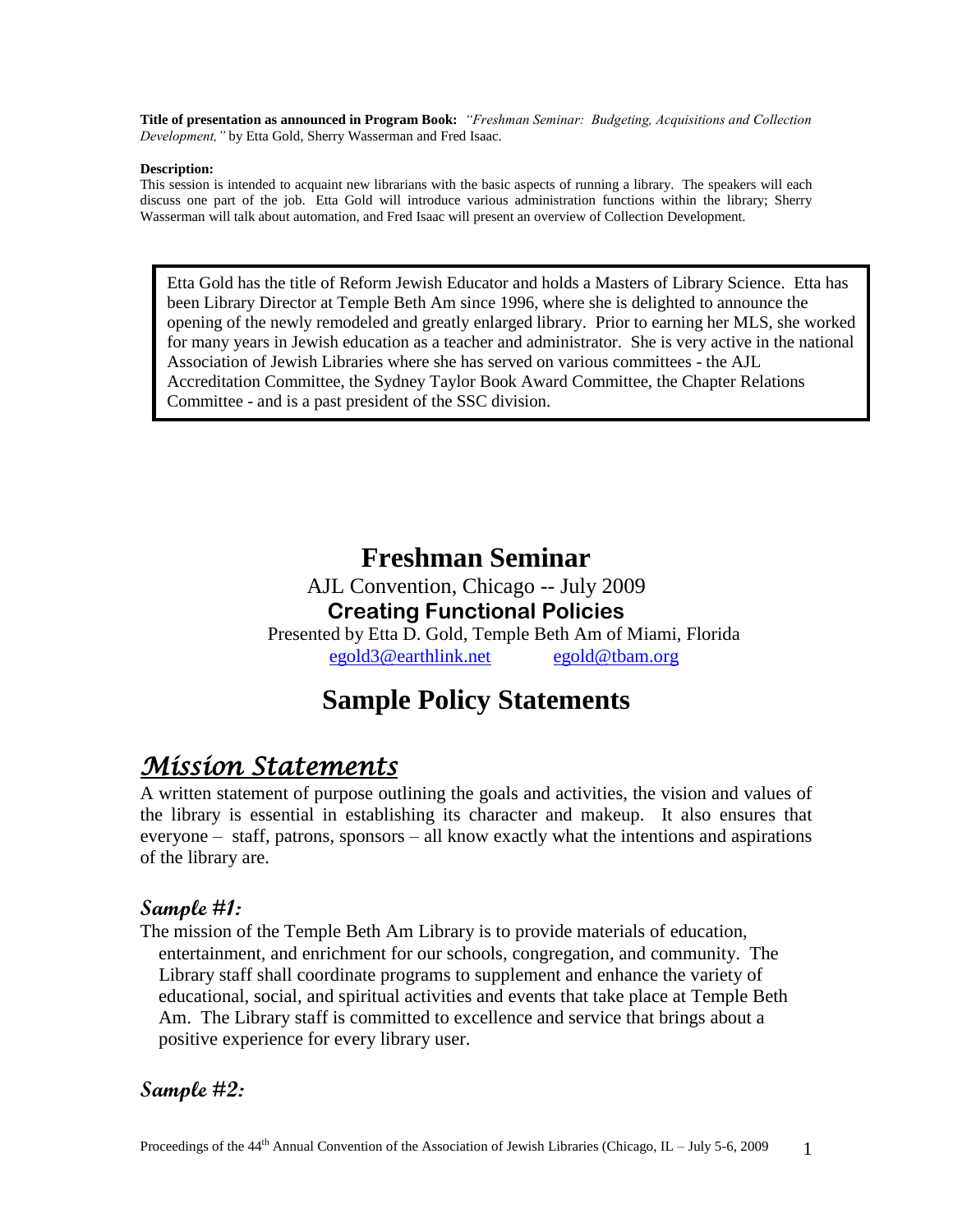The Samuel and Rebecca Astor Judaica Library is dedicated to serving the San Diego community at large as a central source of Jewish knowledge by providing access to information in support of the mission of the San Diego Center for Jewish Culture: to promote Jewish culture, heritage and creativity in the arts. Special attention is given to materials that supplement the programming of the Lawrence Family Jewish Community Center and the San Diego Center for Jewish Culture. The SRAJL also maintains extensive special collections on both the Nazi Holocaust and Israel. Our vision statement: The SRAJL will be a central and vital part of the San Diego Jewish community by providing access to information in all formats in the areas of Jewish heritage and culture. It will provide for all of the information needs of its patrons and will be a central reference source for Judaic information not contained within its own physical facility.

Samplings of public library mission statements are published on the web at: <http://www.sldirectory.com/libsf/resf/studies.html>

# *Collection Policy Statements*

A formal written statement of the principles guiding a library's selection of new books and materials, including the authority and criteria used in selection and weeding can be very helpful, even indispensable, to a smooth operation. The policy should include a carefully considered written "selections policy" that covers gifts and other donations. This, along with regularly scheduled evaluations and inventories serves to document the current collection, pursue lost books and "holes," discard out-of-date and tattered books, while establishing a framework for future acquisitions.

## **Sample #1:**

The school library media specialist is responsible for materials selection, acquisition, and collection development. Guidelines in materials selection include:

- o Ensuring that all subjects in the curriculum are supported and strengthened.
- o Ensuring that adequate reading materials are available to meet demand.
- o Reviewing requests of the library community.
- o Ensuring that materials are appropriate for the level of the K-5 community.

 Materials selection is made by consideration of review media, announcements of new publications by publishers, user recommendations, librarian personal review, study of bibliographies on specific subjects and examination of present collection.

## **Sample #2:**

The evaluation of materials is characterized by flexibility, open-mindedness, and a responsiveness to the changing needs of the library community. Because needs change, the materials must be evaluated initially and on a continuing basis. Materials are evaluated as a whole and not on the basis of a particular section or sections. A work will not be excluded from the library"s collection because it presents an aspect of life honestly, as long as it is age appropriate. Criteria for selection may be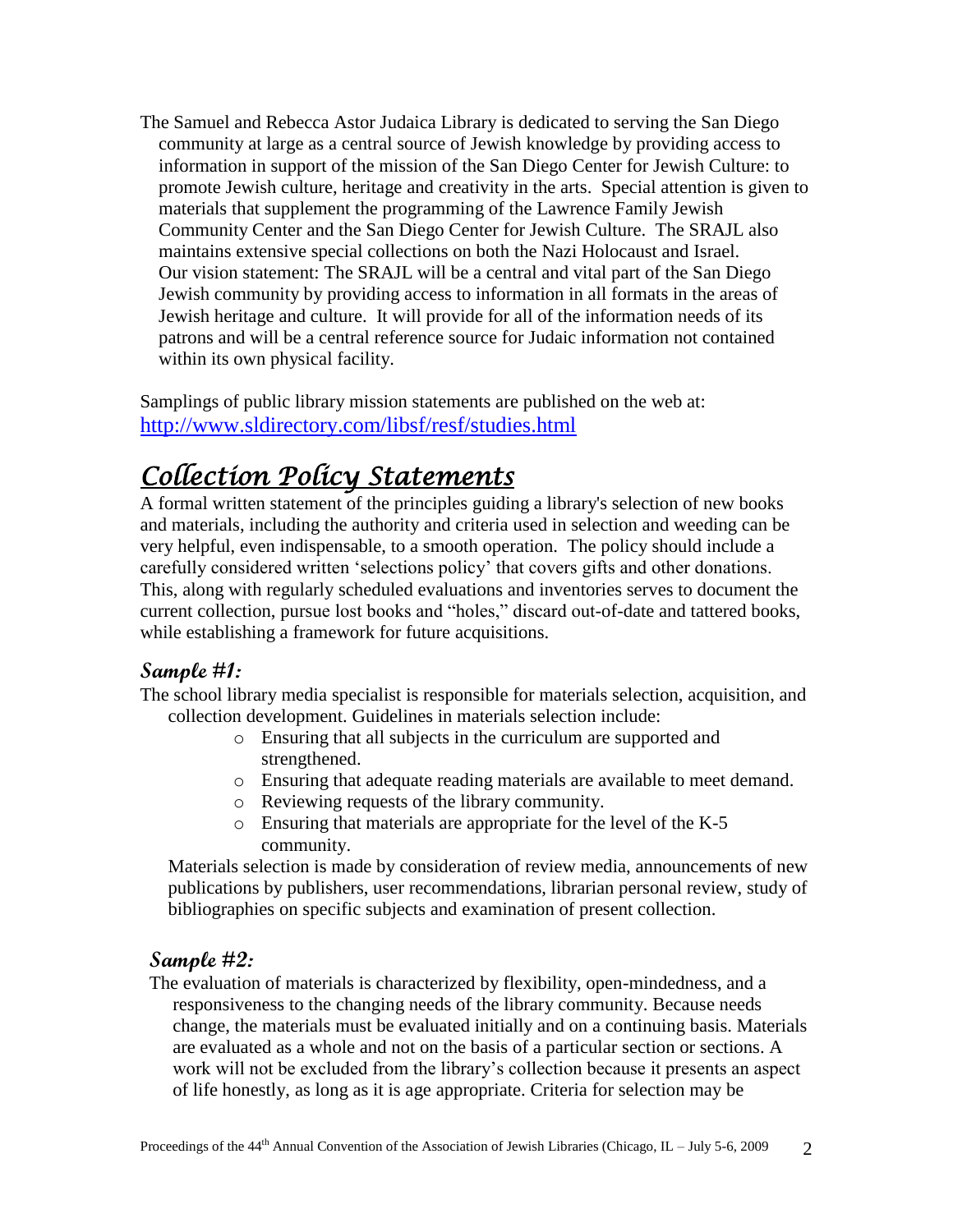different for different items at different times. Sometimes the criteria include artistic merit, scholarship, award winners, or the value of the material to the informational needs of the community. Sometimes the criteria is substantial demand, i.e., current trends in teaching, series books, interdisciplinary units taught in themes.

 Recreational materials are collected to provide enjoyment, stretch the imagination, cultivate a love of learning and reading, stimulate creativity, supplement study, and provide an awareness of many different ideas.

 To build a collection that is vital and useful to the community, the Library strives for prompt acquisition of new materials and elimination of worn-out and dated materials.

 Purchase requests - patron and staff requests are carefully considered and weighed in relation to the total library collection and budget.

 Gifts of materials that have no conditions as to use, location, rebinding, or disposal are accepted by the library, and may be added even though they would not have ordinarily been purchased. Generally, the same standards of selection are applied to gifts.

 Duplication - Duplicate copies of materials are purchased to take care of permanent or temporary demands, i.e., dictionaries, thesauri, class sets of fiction titles, materials used in school wide units, books for Accelerated Reader.

 Replacements: In considering replacement of library materials withdrawn because of theft, damage, or wear, each case is weighed with regard to several factors. If there are duplicate copies, other books that adequately cover the subject area, similar material that is more recent, and demand for the title are all considered. In the book collection, superseded editions are weeded regularly and replaced with the latest editions. Every effort is made to replace important titles.

Samplings of Collection Development Policies are published on the web at: **<http://paarl.wikispaces.com/Useful+Links#Samples>**

# *Weeding Policy Statements*

Weeding should entail the same care, thought and judgment as selection. Thought should be on the goals of the library as well upon the availability of funds for replacement of existing titles before older titles that are still useful for the collection are weeded.

## **Sample #1:**

Books that should be weeded from the collection include:

- Duplicate copies of titles that are no longer in demand; Three to five years without circulating and librarians knowledge that it has not been used in the library for reference.
- Titles which have been superseded by newer editions;
- Books that are worn, damaged, or not in sufficient demand to justify extensive repair or rebinding;
- Books that contain out-of-date material and which are superseded by more current titles in any given category.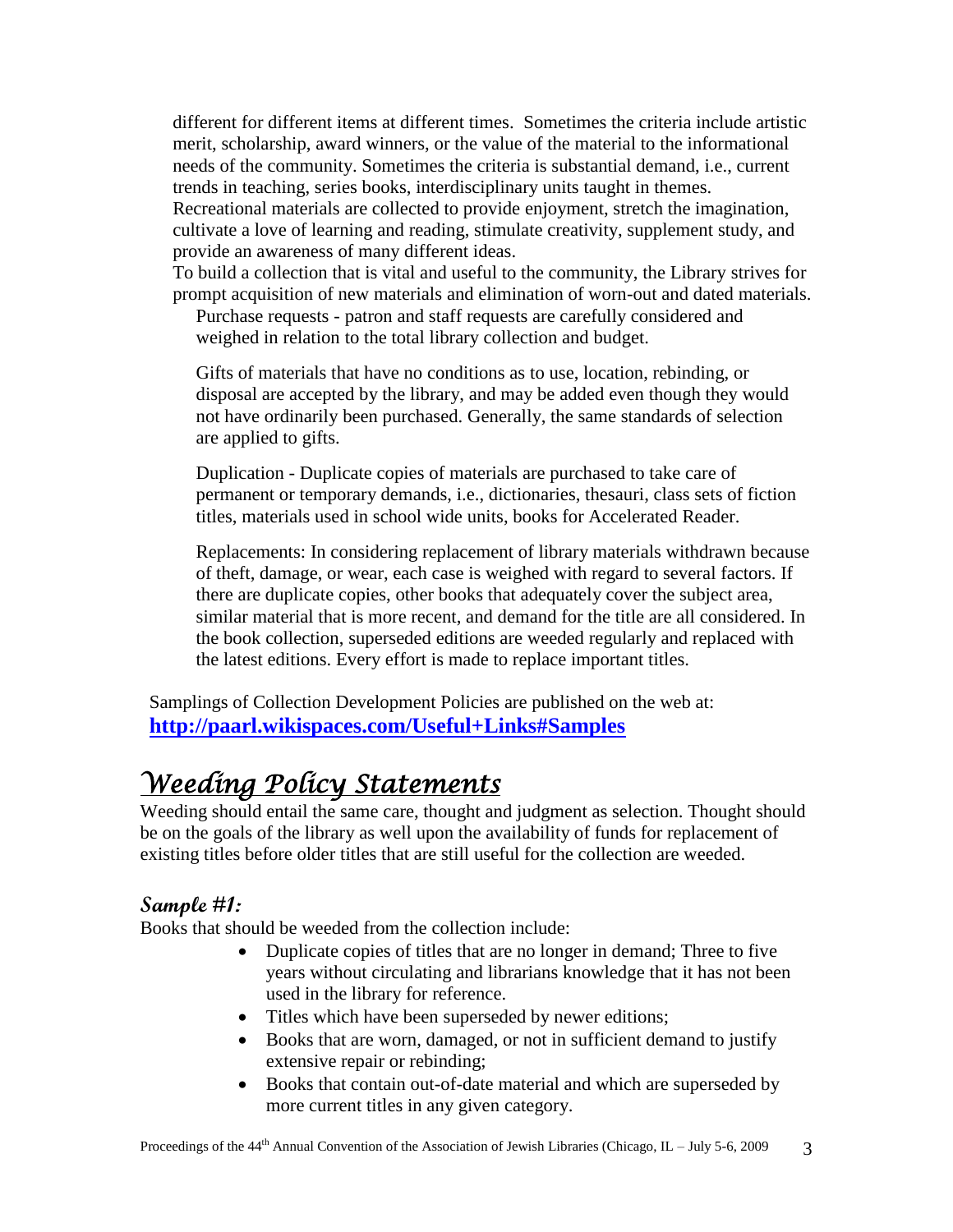- Sets of textbooks and old textbooks unless single copies are to be used for reference;
- Sets of readers which can be returned to the classroom or other storage areas.

## **Sample #2:**

Our librarian shall consider the physical condition, qualitative worth and quantitative worth of the item, and look for the following things: last date of circulation ( $3$  years with no circulation  $+10$  years old) physical condition timeliness bias reliability in or out of style/fad interest duplicates superceded editions subject areas material type - Super8, beta tapes, floppy disks technical aspects - sound, equipment needed content relevance The librarian shall weed accordingly

Samplings of weeding policy statements are published on the web at: **<http://eduscapes.com/sms/access/weeding.html>**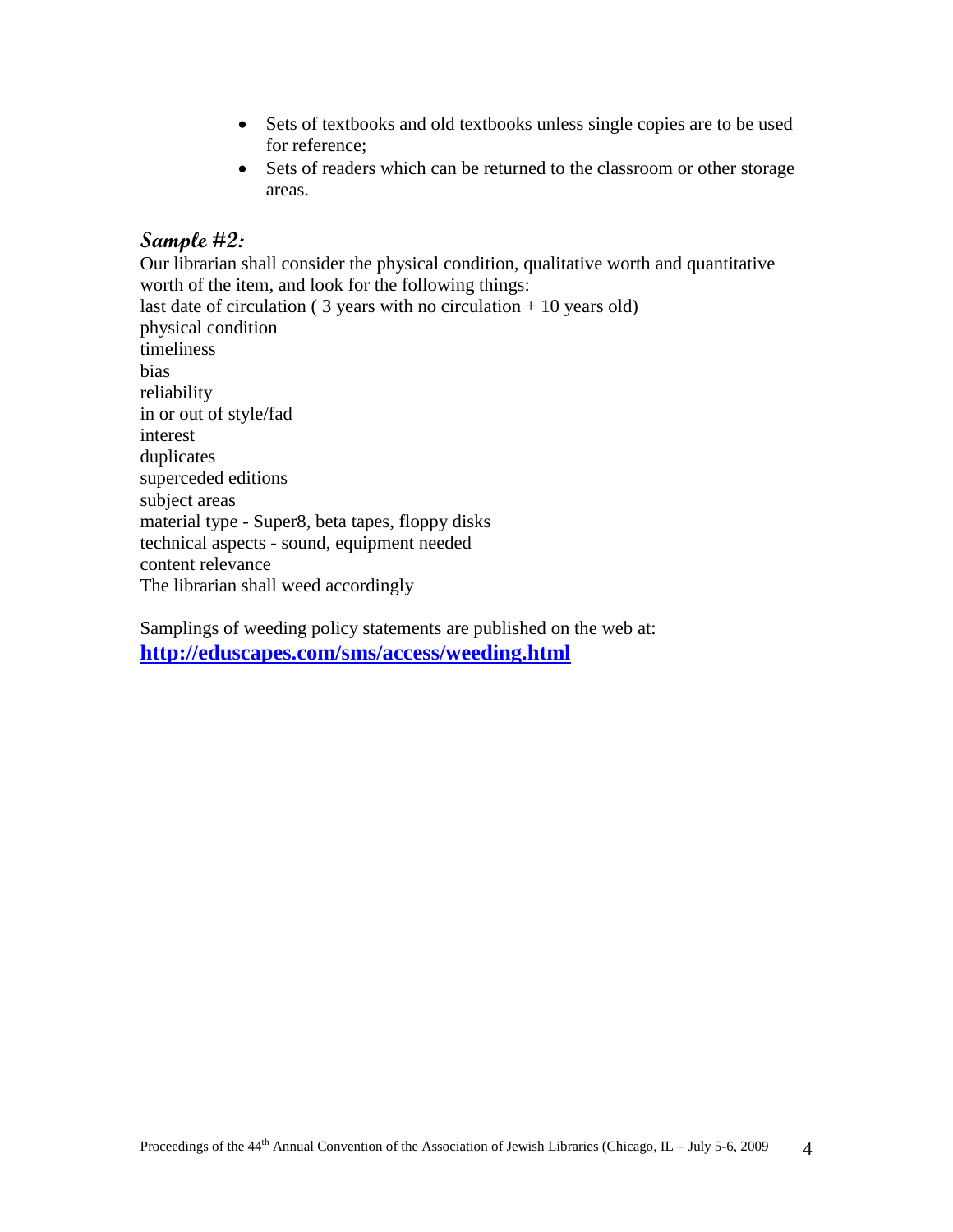**Sherry Wasserman**, M.L.S., is currently the volunteer librarian at Congregation B"nai Moshe in West Bloomfield , Michigan . She received her library degree from the University of Michigan and served as Head of Adult Services and Automation Manager for the Oak Park Public Library in Oak Park , MI for 28 years until her retirement. In addition to her volunteer work at B'nai Moshe she is active throughout the Jewish library community in Metropolitan Detroit helping other Jewish libraries to automate their collections.

## **LIBRARY AUTOMATION**

prepared for the Freshman Seminar Association of Jewish Libraries Convention 2009 By Sherry Wasserman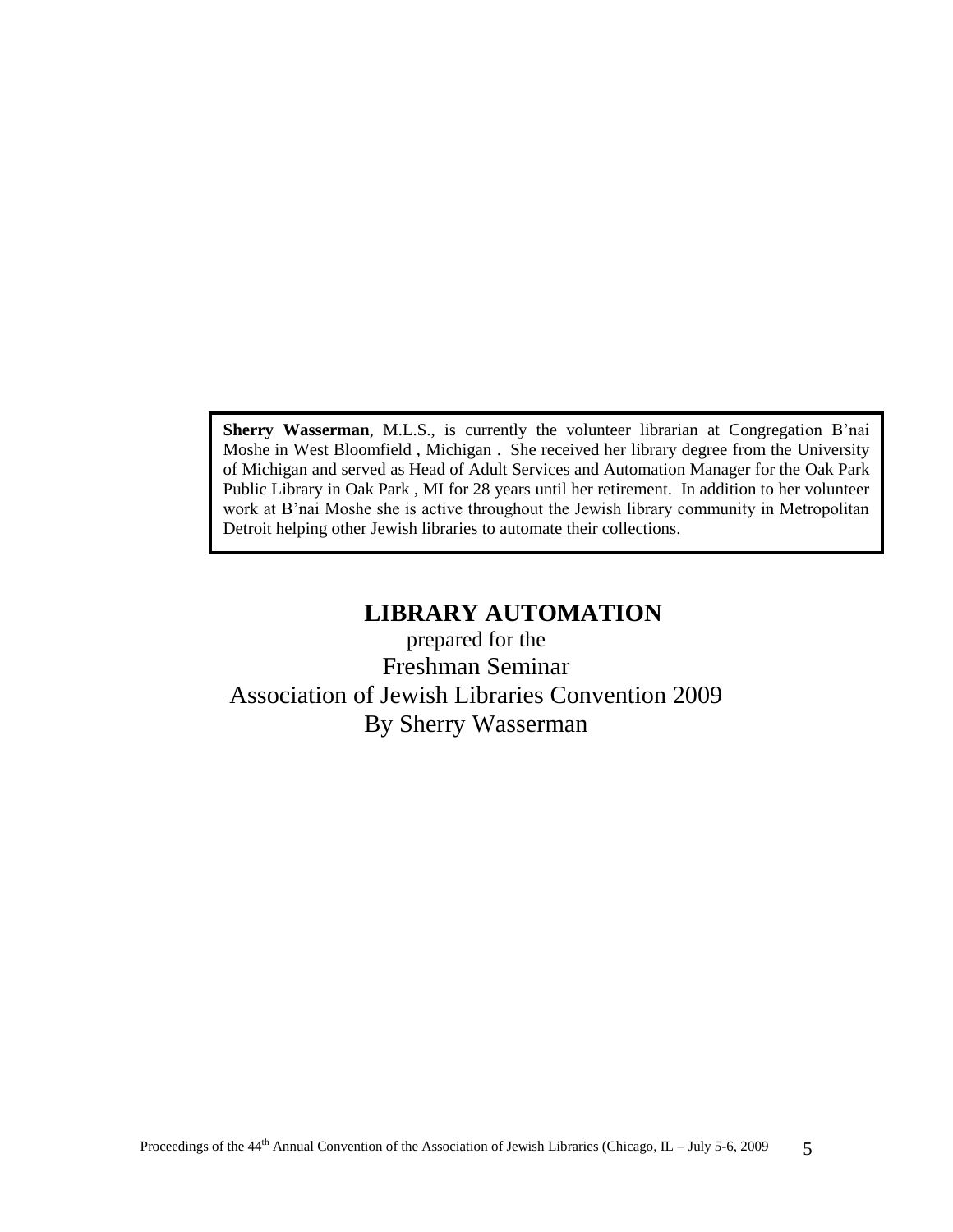## **Outline of Presentation**

- 1. Preparing to automate
	- a. Issues to consider before you begin selecting an automation system
	- b. Issues to consider when you begin selecting an automation systems
- 2. Standards for automated libraries
	- a. MARC
	- b. Z39.50
	- c. Unicode
- 3. HOW DOES AUTOMATION WORK?
	- a. Barcodes
- 4. IT"S HERE NOW WHAT?
	- a. Setting system parameters
	- b. Creating the item catalog
	- c. Creating the patron database
	- d. Circulation
- 5. Conclusion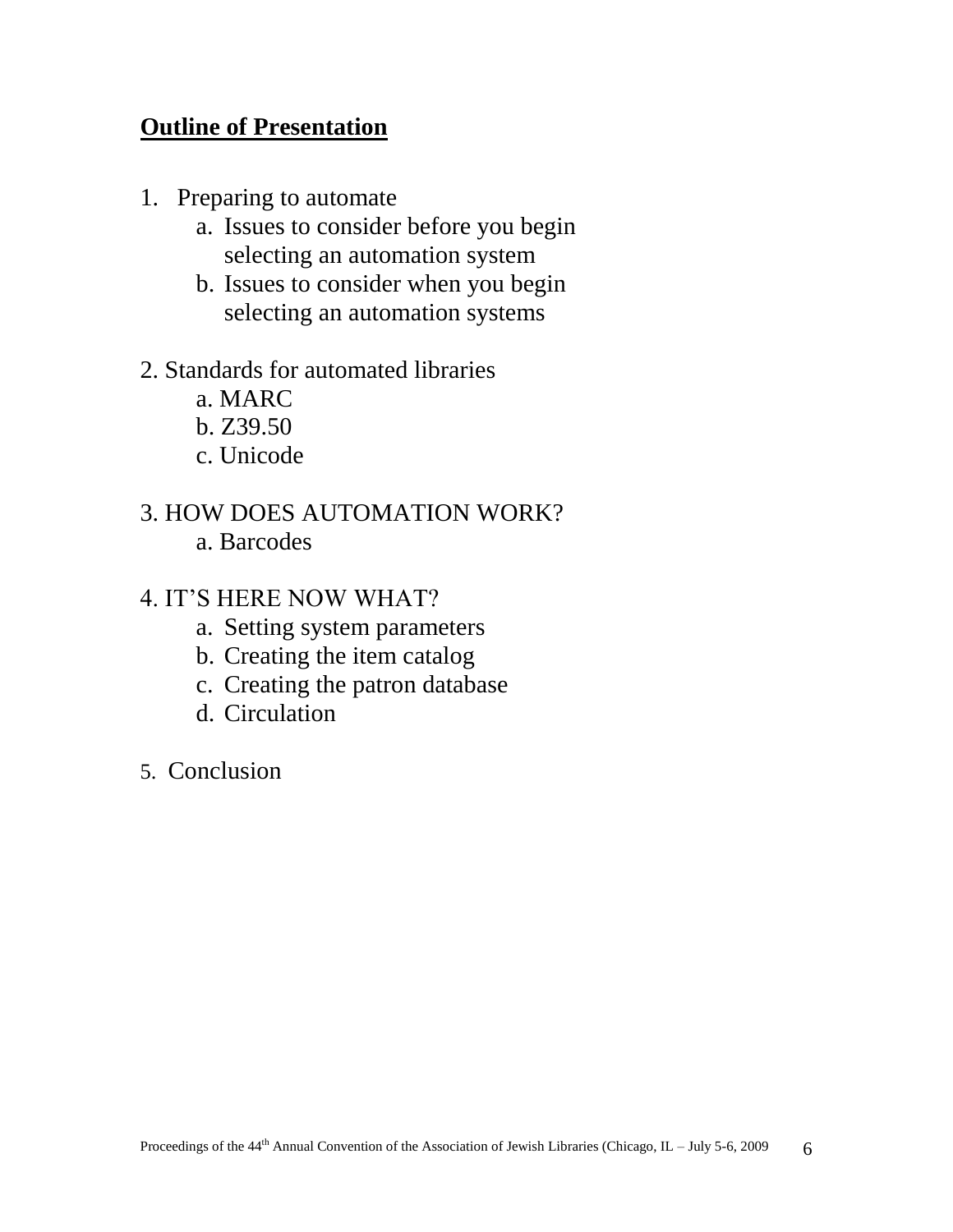#### **LIBRARIES AND AUTOMATION**

#### **PREPARING TO AUTOMATE**

I want to begin with how to approach thinking about automating your library and selecting an automation system. First of all, automation takes time and effort; it will not be accomplished in a day. You need to plan for it, research systems and after purchasing and installing your choice, you still have to input the data into it before it can be used. Build time considerations into your planning. And always remember this important fact: there is no perfect automation system out there, and there never will be. When you chose a system there will always be something about it you wish was different or that you feel is lacking. Begin your automation planning by considering these four issues.

1**. Know your short and long terms goals before you go shopping.** Ask and answer two questions. First, what do you need and want the system to do now, right away, today? Second, what do you ultimately want to be able to do with this system? For example, are you thinking of just automating the catalog now, or do you want to automate the circulation function too? If just the catalog now, do you think you will want to automate circulation in the future? How does the Internet fit in to your goals?

2. **Have a clear idea about how much money you can afford to spend**. Finances will determine which of the many automation systems out there you can even consider. But always keep in mind the possibility that long term cost savings might result by purchasing up front to accommodate long term goals. Should you be looking for an integrated system that comes in one package, or a modular one that allows you to purchase cataloging and circulation separately? Recently, Open Source systems such as OPALS have become available, which are less proprietary. What is more cost effective in the long run? Remember to factor in the ongoing costs of technical support and telecommunications charges (internet access).

3. **Think about hardware as well as software**. Do you own any computers now? How old are they? Will they be suitable to run a library automation system? Do you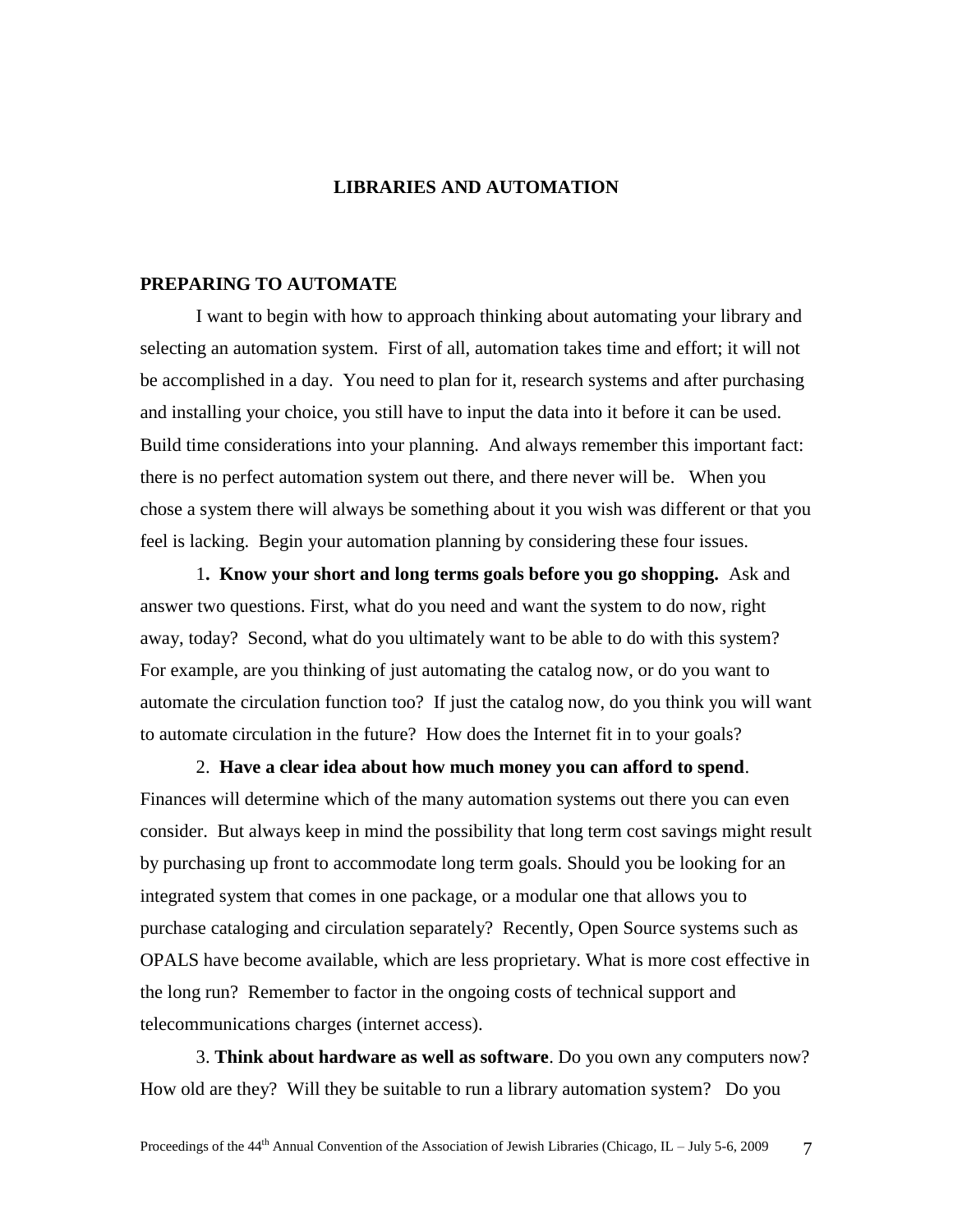need a server or server software? Do you need a dedicated staff computer? How many access points do you need for your patrons to search the catalog? What about printers? In short, do you have appropriate hardware or do you need to purchase that too. Hardware is not included in the price of an automation system; neither is the operating system of your computer that the automation system in installed on (such as Windows, or Server Software).

4. **Internet access**. How will your institution provide Internet access for your patrons? How will email factor in for communicating with your patrons. Do you want your catalog to be available on the WEB? Should it be WEB-based from the beginning?

Once you have dealt with those questions, then, you are ready to start looking at actual systems, be sure and consider these issues.

- 1. Does the system meet established standards? I"ll explain these standards soon.
- 2. Does the system provide good security? Are there different levels of access to the data to protect your item catalog and your patron database? Your patrons should not be able to do anything with your catalog except search it. Only the librarian or other designated staff should be able to add, delete or make any other changes to the catalog. And you need to protect the privacy of the patron database. And finally, how does the system backup your catalog and circulation data?
- 3. Does this system provide ongoing technical support? How much does it cost each year? Does it have a good track record?
- 4. Does this system look towards the future? Does it provide software updates at no cost to correct problems and keep the system current? Does it provide for growth and expansion?
- 5. What systems are your colleagues using and how do they like them? This is a resource that is often ignored. Selecting the same system that is already used and liked by someone close by, with whom you can consult, can be a great help as you go through the process and as you begin to learn to use the system you have purchased.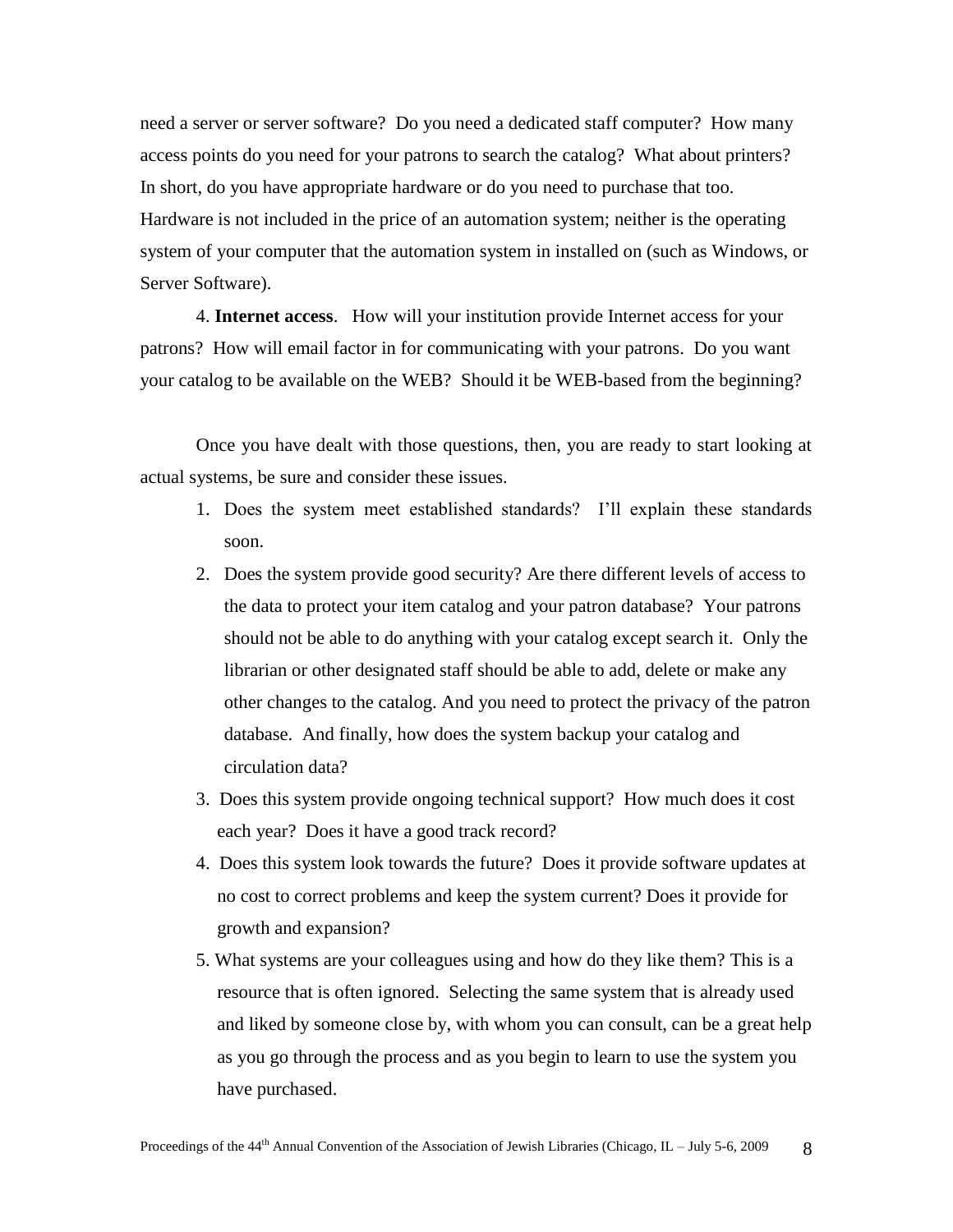#### **STANDARDS FOR AUTOMATED LIBRARIES**

As with anything else, there is a right and a wrong way to automate a library. There are three important standards that relate to automating your library.

#### **1. MARC CATALOGING STANDARD**

. MARC, M-A-R-C, is an acronym. It stands for **MA**chine **R**eadable **C**ataloging record. **"Machine-readable"** means that a machine in this case, a computer, can read and interpret the data in the catalog record. **"Cataloging record"** means all of the information in each part of the bibliographic record, or the information traditionally shown on a catalog card. Every automation system that is MARC compliant, that creates its catalog records using MARC, will be able to understand the records of any other MARC compliant system. If you are going to have an automated catalog you should create the catalog records using MARC.

#### **2. THE Z39.50 PROTOCOL**

And what does Z39.50 mean??? Z39.50 is a computer protocol that can be implemented on any operating system and that **defines a standard way for two computers to communicate for the purpose of information retrieval.** It allows two computers to talk to each other and exchange information even if they are running different systems.And what does that mean? Simply, it means that if your automation system and your electronic catalog meet the Z39.50 standards then the catalog can exchange data with any other electronic computer catalog that also meets the Z39.50 standards. This allows you go to other libraries" online catalogs and search them for MARC records and import information from them. That is how you are able to obtain MARC catalog records from them. It allows for full use of the Internet by your automation system. In order to import catalog records, you need to be Z39.50 compliant.

#### **3. UNICODE STANDARD**

This is a standard that is becoming more important to Jewish libraries because it governs the display of Hebrew.Officially called the Unicode Worldwide Character Standard, Unicode is the international standard for the representation, transmission, interchange, processing, storage, input and display of the written form of all the diverse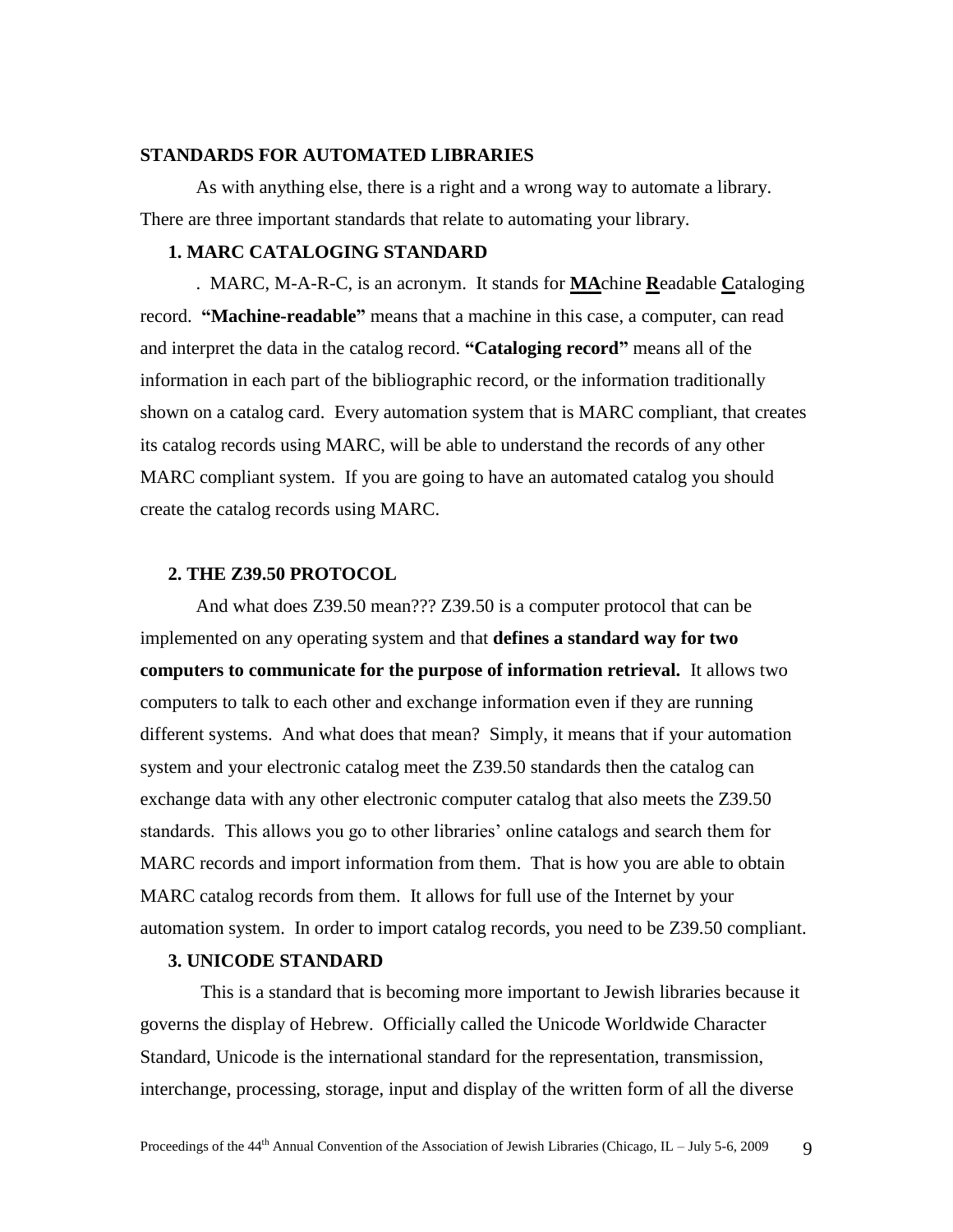languages of the world, including Cyrillic, Han Chinese, Japanese, Arabic, **Hebrew**, Korean, Bengali, and so on, as well as additional symbols. If you want to import cataloging records for Hebrew language materials you need to utilize Unicode.

Yes, you can create an electronic catalog using any ordinary database software like Microsoft Access, but it is **NOT RECOMMENDED** because the catalog you create does not conform to the cataloging standards which are used and accepted internationally. It will not integrate itself with other automated catalogs, provide keyword searching, or coordinate with a patron database to track circulation. It is a lot of work, and if you do it, someday when you want to participate in these other areas of library automation, you will have to start over.

The question of whether or not to automate your library should be decided early on in the planning stages as you develop your library"s Mission Statement and other policies. The process of automating the library is something that requires separate and careful planning. Hopefully, these guidelines will help in this process.

#### **HOW DOES AUTOMATION WORK?**

Very simply automation works by joining a unique number that has been assigned to each item in the library to a unique number that has been assigned to each patron that uses the library. When an item is charged out the system merely attaches the number of the circulating item to the number of the patron taking it. Everything the automation system does is based on the information about the patron found in the patron record attached to his/her number AND on the information about the item found it its catalog record attached to its number. When the item is returned the two numbers are separated.

These unique numbers are called **BARCODES**. They are the machine-readable symbols of patterns of black and white stripes (often called Zebra stripes) that encode the sequential numbers used to identify and differentiate every individual item and every patron in the library. Barcodes can be simple or more complex. Public and academic libraries use a 14 digit barcode called a codabar barcode. It is what you are probably used to seeing in library books. They can be purchased from barcode suppliers. But small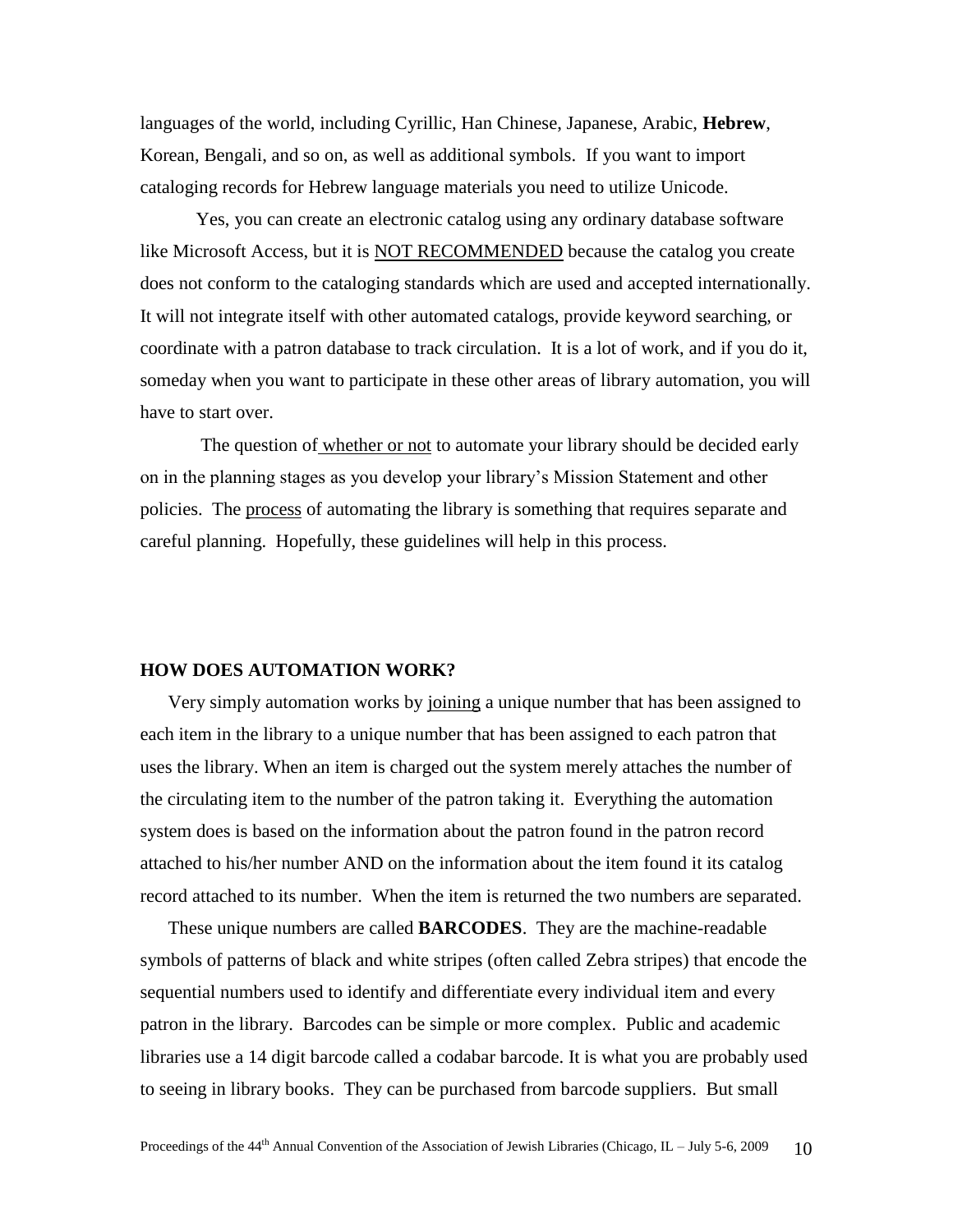libraries probably don"t need to purchase codabars because they don"t need all the information stored in them. Many of the library automation systems include a way to print your own barcodes that show only a sequential numbering that will be just 4, 5, or 6 digits long and just counts up; some allow you to print more complex barcodes that distinguish between patrons and items, identify your institution and contain a safety numeral called a check-digit that protects against mistakes.

#### **IT'S HERE… NOW WHAT?**

Okay, you did the planning and the research, you have the hardware and the internet access and you have selected an automation system. It has been installed. Now what do you do with it? You enter the necessary data to allow it to properly track your library activities. There are three types of data that need to be inputted. They are the system parameters (particularly the circulation parameters), the item catalog records and the patron database.

#### **SETTING SYSTEM PARAMETERS**

The first thing you do is set up the System Parameters. These are the rules that will govern how the system will work. Usually they are setup in an administrative area of the automation system. They will include (among other things) the calendar of open and closed days, the types of patrons that will be using your library (such as member, staff, student, non-member, ILL etc.), the types of items your library will be collecting (such as Reference, book, J book, video, DVD, CD, magazine etc.), and the relationship between these patron types and item copy types. These relationships define what patron types can take out what item types, what the loan periods will be, and what fines they will be charged. You get to mix and match them. There are many more things to do as you set up the system parameters that cover catalog searching, printing, and the creation of reports, but I am focusing on the catalog and circulation.

#### **CREATING THE ITEM CATALOG DATABASE**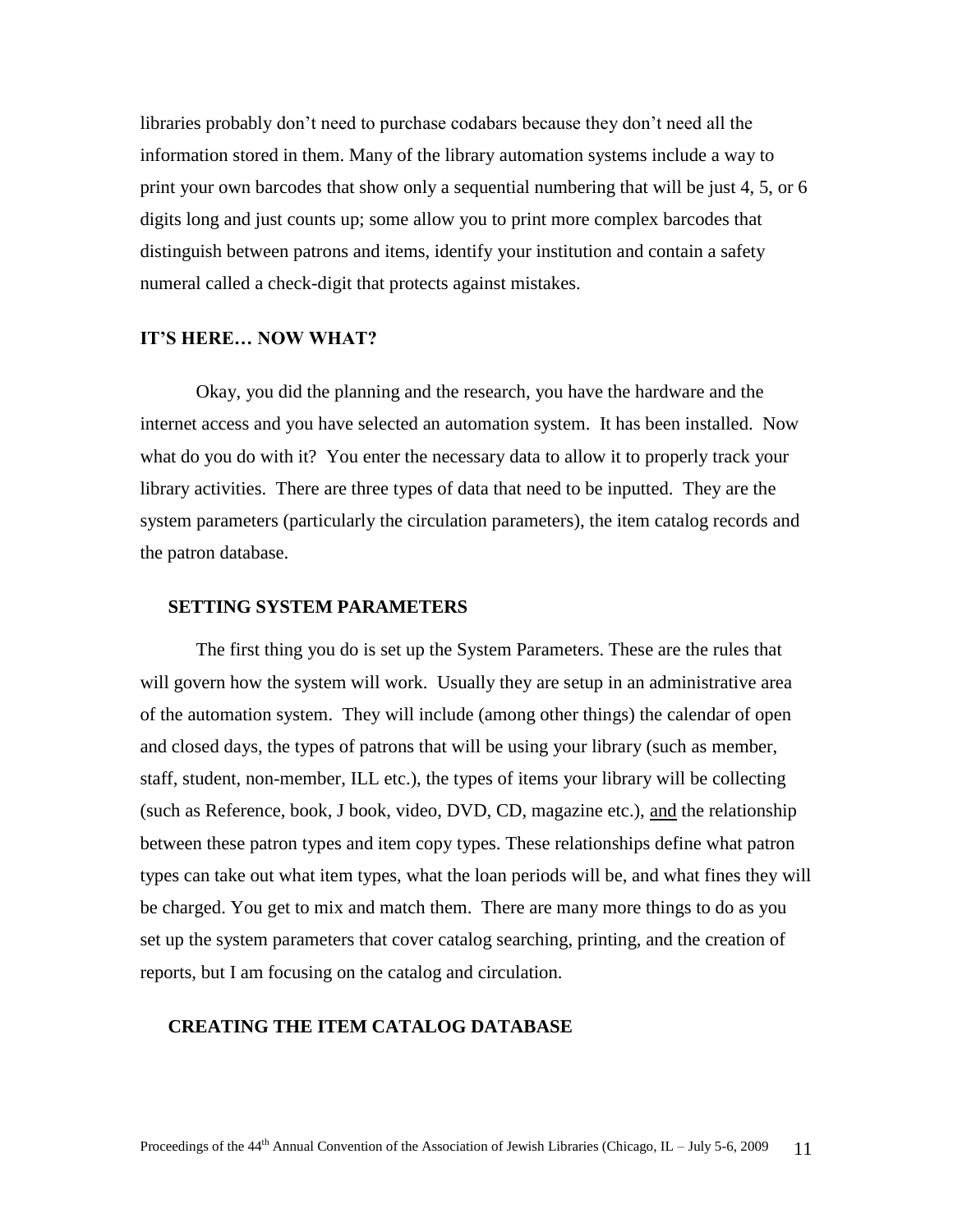The catalog is the index to your collection. Every **title**, no matter what it is, will have a record in the catalog. The automated catalog record is created once and then can be searched by any method – author, title, subject or keyword.

#### **WHAT IS A MARC RECORD?**

To work properly, the automated library catalog must be made up of MARC catalog records. MARC does not work like an ordinary regular database because it contains more than the bibliographic information about the item. Imbedded inside the MARC record are codes that act as signposts to enable the computer to interpret and display the information correctly. The signposts are known as **MARC tags**. The different pieces of information that make up a catalog record, the author, title, and description of the item, the publication information, the subject headings, summary notes etc., are entered into fields and sub-fields that are each associated with a MARC Tag that defines what each piece of information is. Look at your MARC tag handout. It shows the tag numbers for basic MARC cataloging along with the most frequently used subdivisions. Notice the dollar sign. In MARC cataloging, each tag and sub-division is preceded by a \$ which alerts the system that a tag designation is following, then after the tag designation, the actual information is entered. How this works is highly technical and all information must be entered correctly in order for the catalog to show up correctly on the computer display. Computers are unforgiving, if the information is entered with the wrong tag, or without a designator it will display as a jumble. Remember the first rule of computers GIGO - garbage in, garbage out!

Using MARC may seem complicated and scary, but most automation systems provide a MARC template for cataloging from scratch. Basically, you fill in a form and the system adds in the correct MARC tag. Probably, the only thing you will definitely have to catalog from scratch is material that is produced in house because we are living in the digital age and almost everything you may purchase for your library has already been cataloged somewhere, is available online, and can be electronically downloaded directly into your automation system. Most systems provide for downloading from the Library of Congress and for those of you who are working with Avi Chai, there is an Avi Chai Union Catalog that you can download from. Some library jobbers will provide the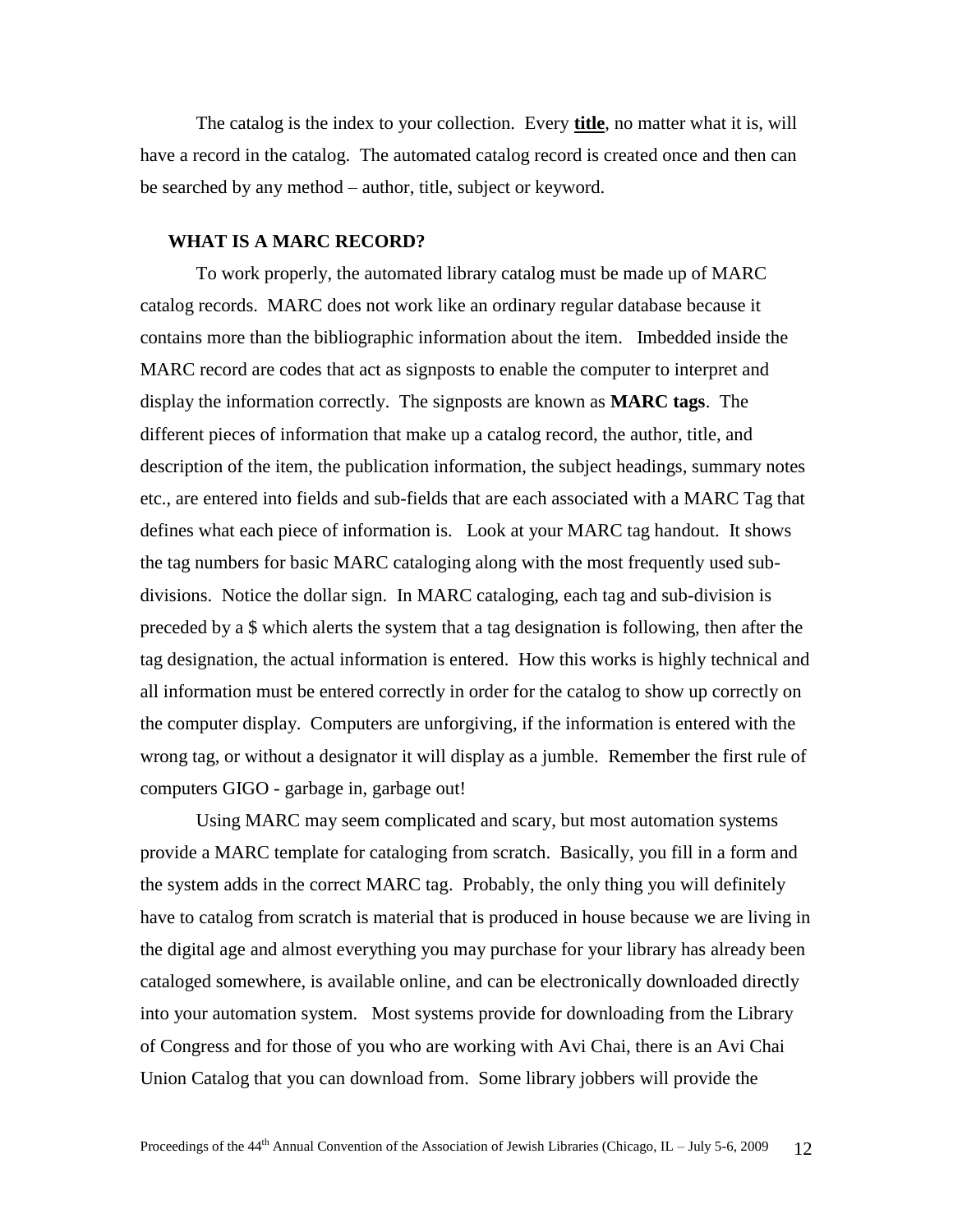cataloging for you electronically too. But remember, to download records, your system must be Z39.50 compliant. Of course, when you are downloading, you are getting the description of the item and the subject headings. You **DO NOT** get your item copy holdings information.

#### **INDIVIDUAL HOLDINGS**

Once a record is created or imported and in your catalog, you still have to show that you actually own one or more copies, to identify each of them, and distinguish between them. This copy information is inputted manually by a process called **LINKING** when you inform the system that you actually own the title and LINK your copy to the record. This done using barcodes we already spoke about. The barcode itself is placed on the item being linked, and then the barcode number is scanned into the MARC record. Any number of copies can be linked to the record. Every copy must be linked individually so it has hits own number. Barcodes take the place of copy numbers in an electronic catalog. Counting how many barcodes are linked to a title tells you how many copies you own. Multiple barcode numbers attached to one record do not have to be sequential; they have no relation to each other. The computer knows that anytime it sees a particular number sequence it means a particular copy of a specific title. And, at the same time that you link the barcode, you assign the shelf location, material type and any other information you want to know about the individual copy such a price, date of acquisition, vendor etc. Of course, all of these pieces of information have an appropriate MARC tag.

Let me digress a moment and say a little about shelf location, commonly known as the "call number". The shelf location is always assigned by the librarian and is governed by the CLASSIFICATION system you use. The most common general classification systems in use are the Library of Congress System, used mainly by academic and large libraries, and the DEWEY system used mainly in public and school libraries. Both have significant deficiencies for use in Jewish libraries. The two main classification systems used in Jewish libraries are the ELAZAR system and the WEINE system. Both are good, neither is perfect. Talking about them is another lecture. But do remember this: the classification system you choose to use is totally arbitrary and has nothing to do with what automation system you use. Any classification system can be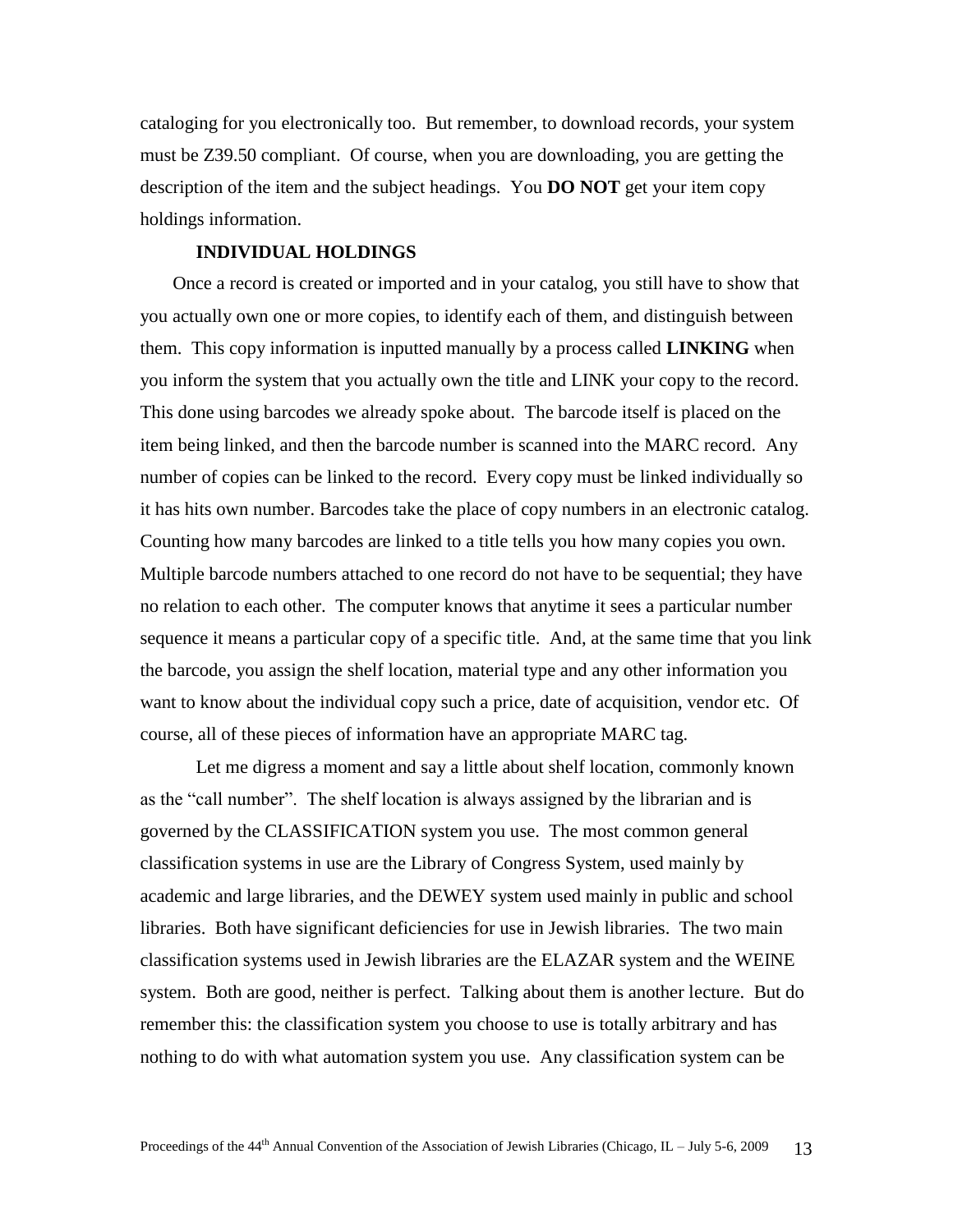used with any automation system. I do recommend using one designed for Jewish libraries.

#### **CREATING THE PATRON DATABASE**

The patron database is a catalog of everyone that uses the library. Like all databases, information is entered in separate fields. It usually includes fields for first and last name, mailing address, telephone #, & email address. It also includes a field designated for entering the patron type used to identify his/her relationship to the library. It may include other information as needed by your library, for example grade and homeroom if you are a school. Every patron has a patron record (just as every title has a record in the catalog). Each patron record is then linked to a unique barcode and that barcode number is their Library ID number. Patron records can be created manually, one at a time, via a patron template, or they can be imported into a system from some other database that may already exist in the school or synagogue office. You do not need to give the patron a copy of their barcode patron number unless you want to issue library cards. Patrons may need to know their number eventually in order to place Holds. Patron information can be accessed and searched by ID number, or other identifying fields.

#### **RUNNING AUTOMATED CIRCULATION**

Once you have set your parameters, created your item catalog and patron database you are ready to begin circulating materials. In an automated circulation system there are areas for charging and discharging materials. You go into the check-out area and scan or type in the barcode of the patron followed by the barcode of the item(s) being taken out. The joining of those barcodes tells the computer everything it needs to know to assign a due date, track information to assess fines, create overdues and bills, to renew materials, and to place holds etc., because all that information is included in either the item record, the patron record or the circulation parameters you created at the beginning. When the material is returned, enter the check-in area and scan or type the item barcode. The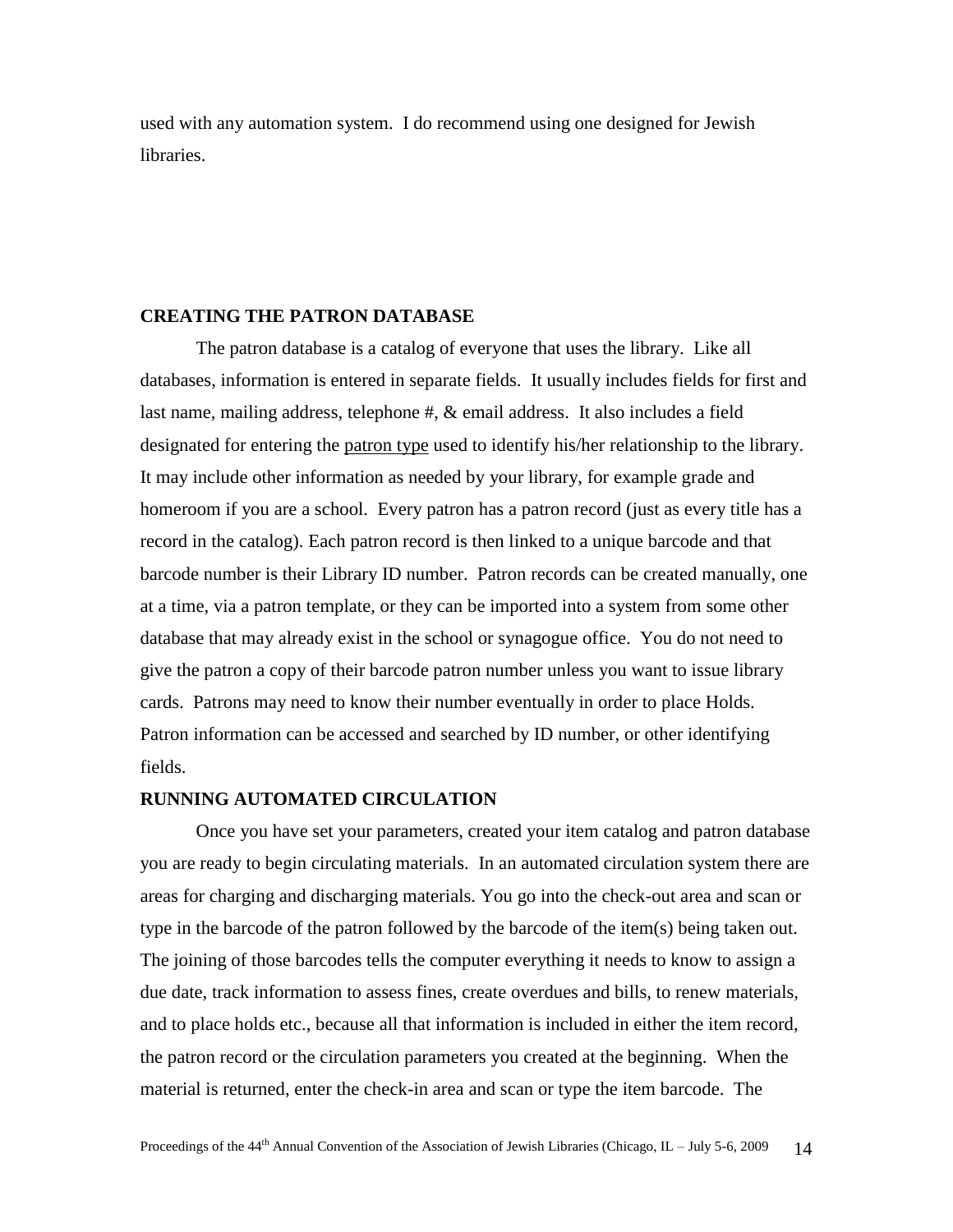system will calculate and save fine information if necessary and separates the patron from the item. In addition the system collects statistics and allows you to create and print out reports about the library's activity.

#### **IN CONCLUSION**

Automating your Jewish library is becoming more and more necessary to provide the services needed by our patrons. It requires careful planning and preparation to be ready to meet the initial and ongoing costs associated with it. It is important to do it right from the beginning and meet all Library Automation Standards. It is not as hard as it sounds but it does take time and diligence. Your patrons, whether they are students or synagogue members, will all appreciate its convenience and efficiency. So will you. Public libraries and public school libraries are already automated, Jewish libraries should be too.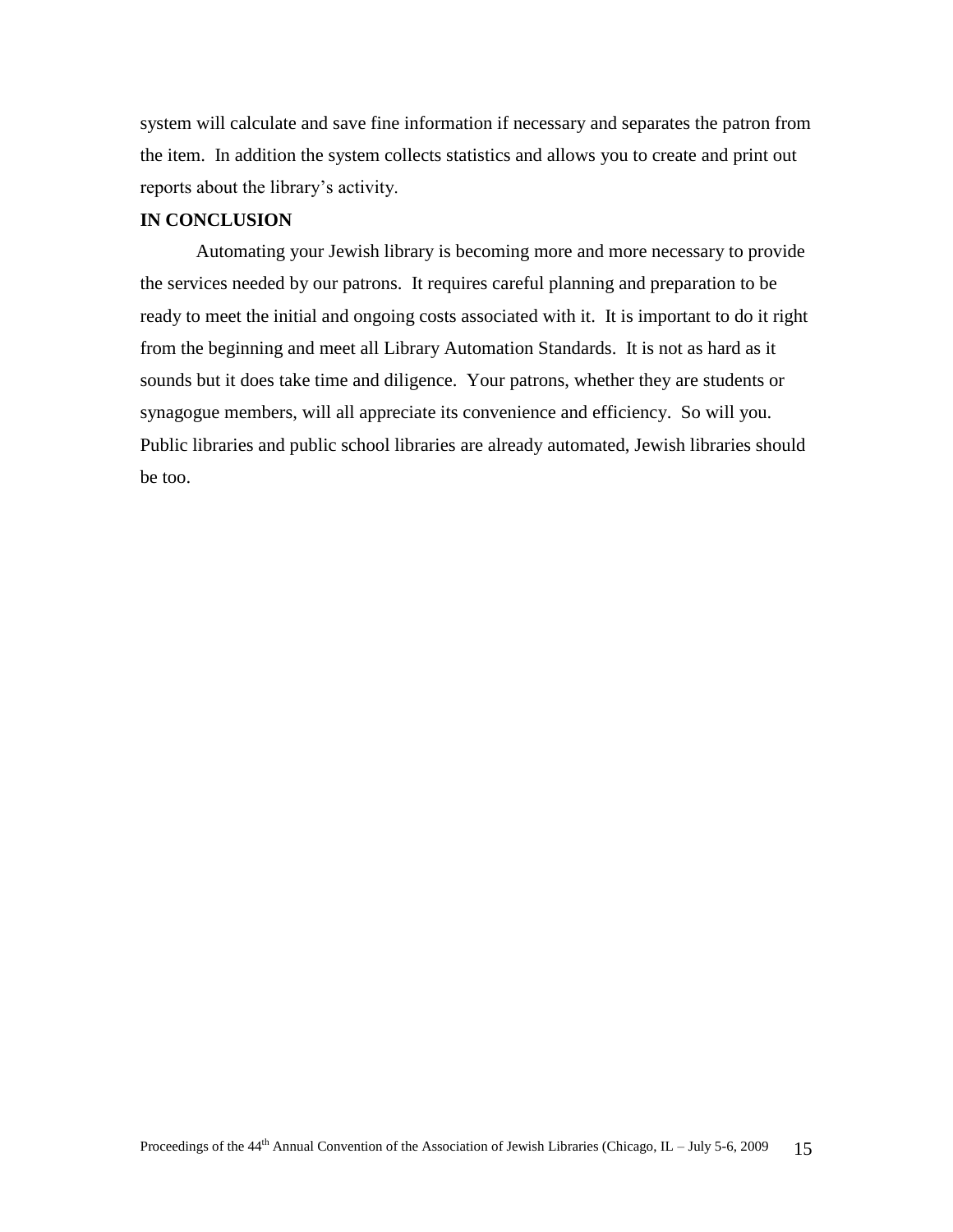#### **Basic Divisions of the MARC 21 Bibliographic Record:**

- **0XX** Control information, numbers, codes
- **1XX** Main entry
- 2XX Titles, edition, imprint (in general, the title, statement of responsibility,
- edition, and publication information)
- **3XX** Physical description
- **4XX** Series statements (as shown in the book)
- **5XX** Notes
- **6XX** Subject added entries
- **7XX** Added entries other than subject or series
- **8XX** Series added entries (other authoritative forms)

#### **MOST FREQUENTLY USED MARC TAGS**

| <b>MARC TAG</b>  | <b>DESCRIPTION</b>                                              |
|------------------|-----------------------------------------------------------------|
| 010              | Library of Congress Control Number (LCCN)                       |
|                  | $a = LCCN$                                                      |
| 020              | <b>International Standard Book Number (ISBN)</b>                |
|                  | $a = ISBN$                                                      |
| 100              | Personal Name Main Entry (author)                               |
|                  | $1# =$ Surname (most common)                                    |
|                  | $a = Personal$ name                                             |
|                  | $$b = Numeration$                                               |
|                  | $c = Titles$ and other words associated with a name             |
|                  | $q =$ Fuller form of name                                       |
|                  | $d = Dates associated with a name (generally, year of birth)$   |
| 245              | <b>Title Information</b>                                        |
|                  | $a$ = The title proper                                          |
|                  | $$b = Subtitle$                                                 |
|                  | \$c=Statement of responsibility                                 |
| 250              | Edition                                                         |
|                  | $a =$ Edition statement                                         |
| 260              | <b>Publication Information</b>                                  |
|                  | $a = Place of publication$                                      |
|                  | $$b = Name of publisher$                                        |
|                  | $c = Date of publication$                                       |
| 300              | <b>Physical Description</b>                                     |
|                  | $a =$ Number of pages                                           |
|                  | $$b = Other physical details (illustration information)$        |
|                  | $c = Dimensions$ (cm.)                                          |
|                  | \$e = Accompanying material (teacher's guide, manual, etc.)     |
| 440              | Series Statement                                                |
|                  | $a = Title$                                                     |
|                  | $V = Volume number$                                             |
| 500              | <b>General Note</b>                                             |
|                  | $a = General$ note (no specialized note field has been defined) |
| $\overline{504}$ | Bibliography, etc. note                                         |
|                  | $a = Bibliography, etc. note$                                   |
| 520              | Annotation or Summary Note                                      |
|                  | $a = Summary$ , abstract, or annotation                         |
|                  | $$b =$ Expansion of summary note                                |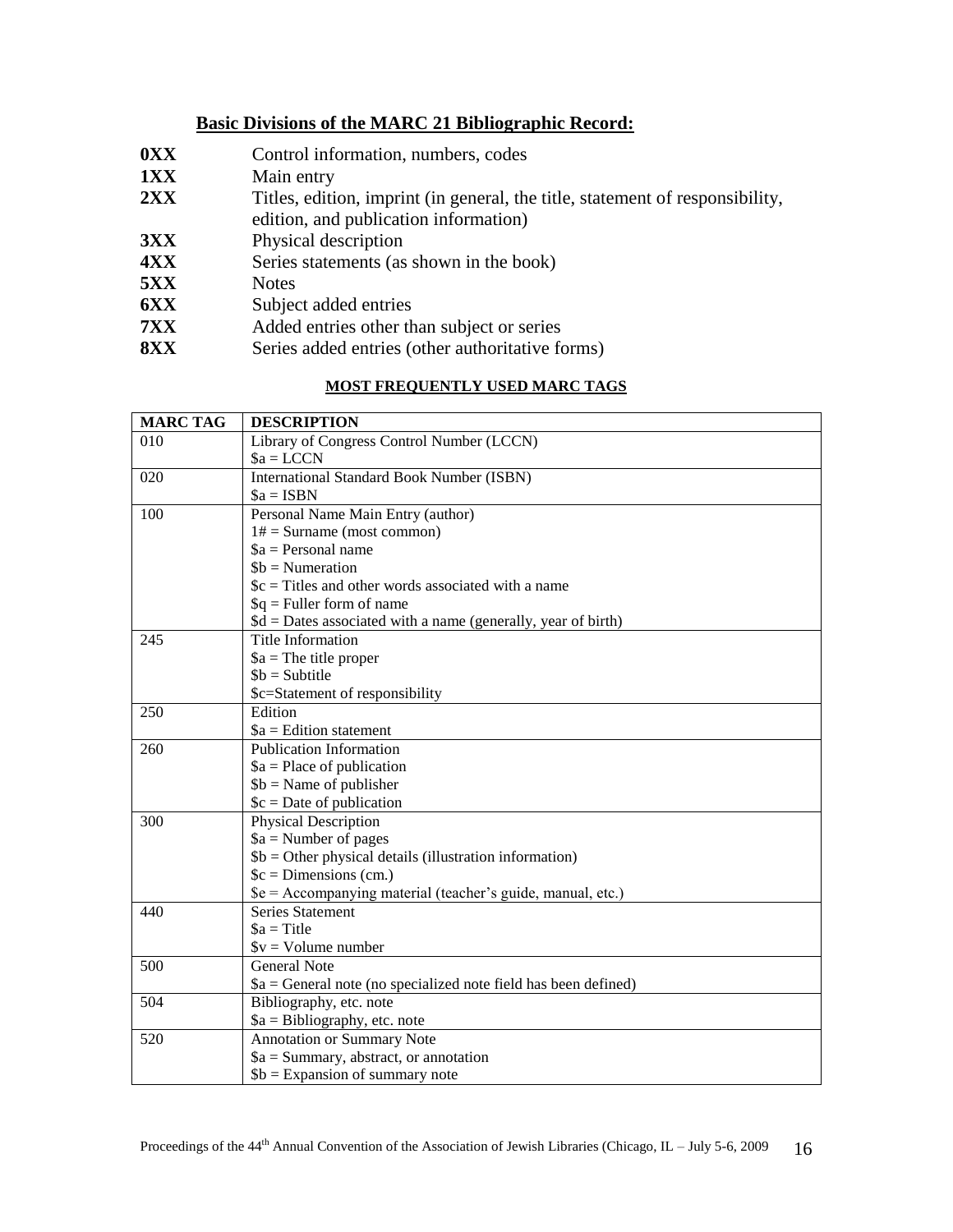| 600 | Subject Heading - Personal Name                                  |
|-----|------------------------------------------------------------------|
|     | $0#$ = Library of Congress Subject Heading                       |
|     | $1# = LC$ Subject Heading for Children's Literature              |
|     | $5# =$ Canadian Subject Heading                                  |
|     |                                                                  |
|     | $a = Personal$ name                                              |
|     | $$b = Numeration$                                                |
|     | $c = Titles$ and other words associated with a name (R)          |
|     | $q =$ Fuller form of name                                        |
|     | $d = Dates associated with a name (generally, year of birth)$    |
|     | $t =$ Title of a work                                            |
|     | $$v = Form$ subdivision                                          |
|     | $x = General$ subdivision                                        |
|     | $\$y = Chromological subdivision$                                |
|     | $$z = Geographic$ subdivision (R)                                |
| 650 | Subject Heading - Topical                                        |
|     | $a = \text{Topical term}$                                        |
|     | $V = Form$ subdivision                                           |
|     | $x = General$ subdivision                                        |
|     | $\$y = Chromological subdivision$                                |
|     | $$z = Geographic$ subdivision                                    |
| 651 | Subject Heading - Geographic Name                                |
|     | $a = Geographic$ name                                            |
|     | $$v = Form$ subdivision                                          |
|     | $x = General$ subdivision                                        |
|     | $\$y =$ Chronological subdivision                                |
|     | $$z = Geographic$ subdivision                                    |
| 700 | Personal Name Added Entry (joint author, editor, or illustrator) |
|     | $1# =$ Surname                                                   |
|     |                                                                  |
|     | $a = Personal$ name                                              |
|     | $$b = Numeration$                                                |
|     | $c = Titles$ and other words associated with a name (R)          |
|     | $q =$ Fuller form of name                                        |
|     | $d = Dates associated with a name (generally, year of birth)$    |
|     | $\mathcal{S}e =$ Relator term (such as ill.)                     |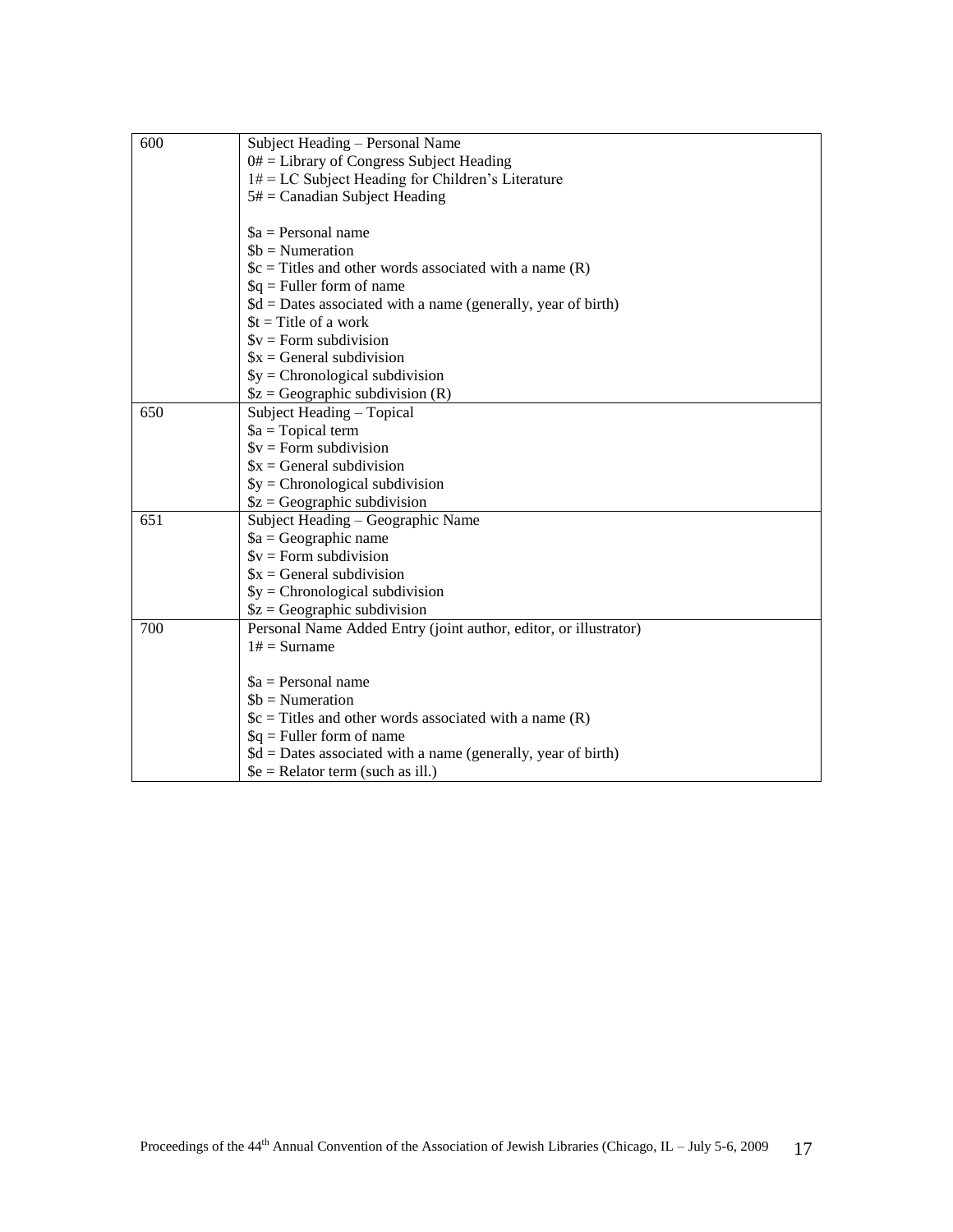#### **GLOSSARY**

#### **1. Barcodes**

Machine-readable symbols of patterns of black and white stripes that encode sequential numbers used to identify and differentiate every individual item in library.

#### **2. Cataloging**

The process used to index a library"s material holdings. It includes a bibliographic description of the titles, content subject headings, classification shelf location and holdings information.

#### **3. Classification**

Subject arrangement of materials on the shelf. Classification by subjects allows browsing by subjects since like subjects are kept together. The classification number or word is placed on the book and the corresponding cataloging record to act as an address for patrons to use to find the material.

#### **4. MARC Record:** MAchine-Readable Cataloging record

**Machine-readable:** "Machine-readable" means that one particular type of machine, a computer, can read and interpret the data in the cataloging record. **Cataloging record:** "Cataloging record" means a bibliographic record, or the information traditionally shown on a catalog card.

#### **5**. **Linking**

The process by which you tell an electronic catalog that you own a copy of a particular title.

#### **6**. **National Information Standards Organization**

NISO, the National Information Standards Organization, a non-profit association accredited by the American National Standards Institute, identifies, develops, maintains, and publishes technical standards to manage information in our changing and ever-more digital environment, including library cataloging and information retrieval.

#### **7. Shelf Location**

A word or number that designates the classification of the title and therefore its location on the library shelf.

#### **8. UNICODE Worldwide Character Standard**

Unicode is an entirely new idea in setting up binary codes for text or script characters. The Unicode system is the International standard for the representation, transmission, interchange, processing, storage, input and display of the written form of all the diverse languages of the world, including Cyrillic, Han Chinese, Japanese, Arabic, Hebrew, Korean, Bengali, and so on, as well as additional symbols.

#### **9. Z39.50 Information Retrieval Protocol** (Z39.50/ISO 23950)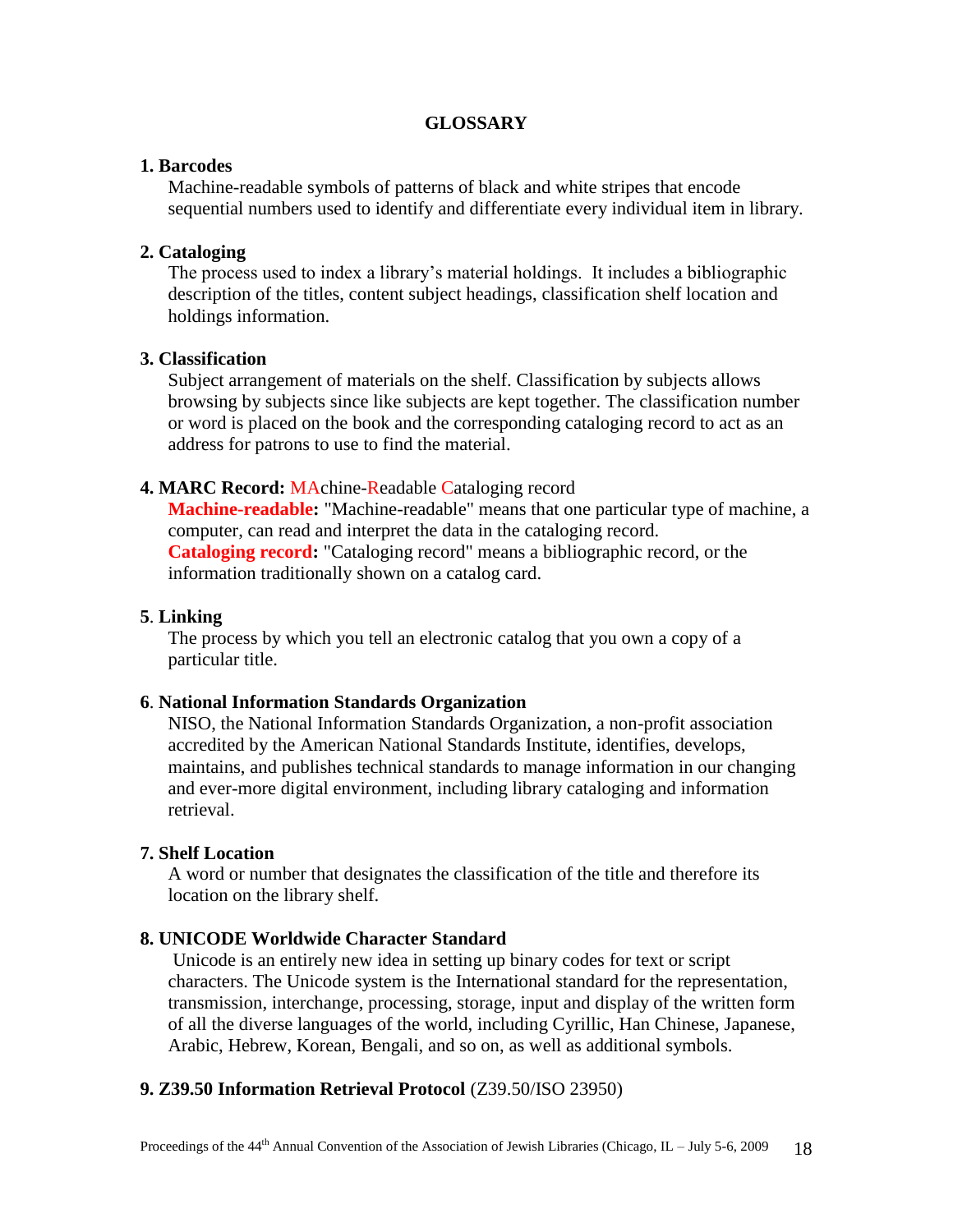A computer protocol that can be implemented on any operating system and that defines a standard way for two computers to communicate for the purpose of information retrieval. A Z39.50 implementation enables one interface to access multiple systems providing the end-user with nearly transparent access to other systems.

#### **BIBLIOGRAPHY**

Stuhlman, Daniel *Cataloging, parts 1, 2 and 3* Newsletter of Judaica Library Network of Metropolitan Chicago (JLN) <http://home.earthlink.net/~ddstuhlman/jln-home.htm> Fall 1998; Winter 1998-99; Summer 1999

Understanding MARC Bibliographic: Machine-Readable Cataloging,  $7<sup>th</sup>$  ed. Written by Betty Furrie in conjunction with the Data Base Development Department of the Follett Software Company Library of Congress, 2003 <http://www.loc.gov/marc/umb/>

#### **OTHER HELPFUL LINKS**

[http://www.librarytechnology.org/companies.pl?SID=20090623759887695&code=ve](http://www.librarytechnology.org/companies.pl?SID=20090623759887695&code=vend) [nd](http://www.librarytechnology.org/companies.pl?SID=20090623759887695&code=vend)

Link to: Library Technology Guides: Automation Companies

[http://www.loc.gov](http://www.loc.gov/)

Link to the Library of Congress

<http://jewishschoollibraries.pbworks.com/Cataloging?mode=print> Link to information about OPALS and to utilizing the Avi Chai Union Catalog

<http://jewishlibraries.org/ajlweb/>

Link to the Association of Jewish Libraries" website

[stwasserman@sbcglobal.net](mailto:stwasserman@sbcglobal.net)

The presenter's email address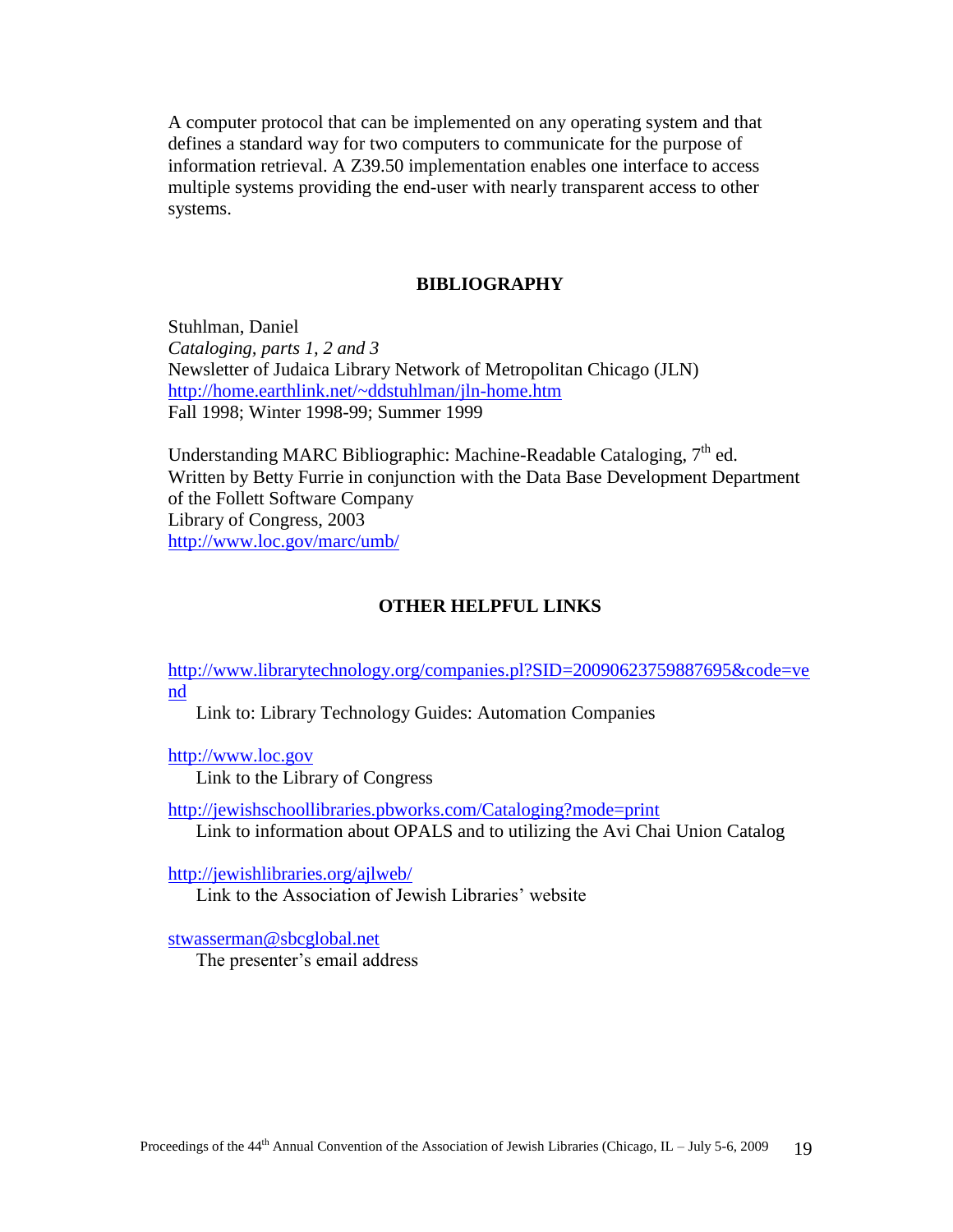## **Ten Automation Systems (there are many more)**

| <b>Company Name</b>                                 | <b>Web Address</b>                       |
|-----------------------------------------------------|------------------------------------------|
| Alexandria                                          | http://www.goalexandria.com/             |
| <b>CyberTools for Libraries</b>                     | http://www.cybertoolsforlibraries.com/   |
| <b>ExLibris</b>                                     | http://www.exlibris.co.il/category/Aleph |
| <b>Follett Software Company</b>                     | http://www.fsc.follett.com/              |
| Mandarin                                            | http://www.mlasolutions.com/             |
| <b>OPALS</b> - OPen-source Automated Library System | http://www.opals-na.org/                 |
| <b>ResourceMate</b>                                 | http://www.resourcemate.com/             |
| Softlink America                                    | http://www2.softlinkint.com/7us/welcome  |
| <b>Surpass Software</b>                             | http://www.surpasssoftware.com/          |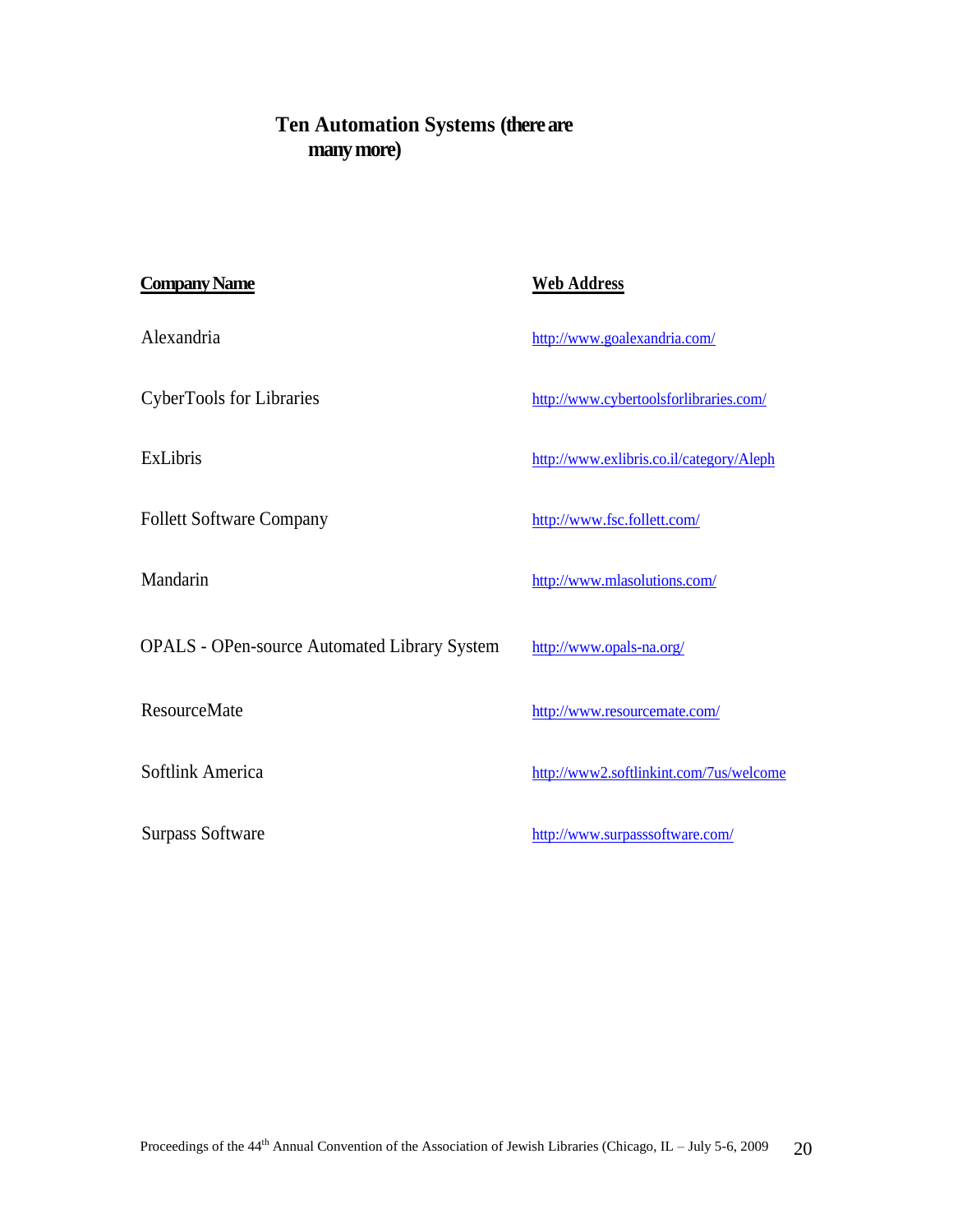Fred Isaac is a long-time member of AJL. He was Director of the Jewish Community Library in San Francisco, and is currently the Librarian at Temple Sinai in Oakland. He has also served as Collection Development Librarian in University settings, and as a library Administrator His career also includes time in academic libraries as Collection Development Librarian. In his work with AJL he has served as SSC President, and as a member of the Sydney Taylor Book Award Committee, and has reviewed numerous books for the AJL Newsletter. In 2008 he received the AJL's Fanny Goldstein Merit award.

## **Freshman Seminar Outline**

AJL Convention, Chicago -- July 2009 Collection Development Issues: An introduction Fred Isaac

#### **Introduction:**

Types of Library/Resource Center Synagogues, Centers/BJE, School, Academic Place on the range of Observance – non-sectarian or Movement-related Every type of library – indeed every individual institution – should have its own frame of reference and its own particular needs. This is obvious, but needs to be stated.

#### **Books**

General question: What is your institution"s definition of a Jewish Book? Author? Topic? E.g., Philip Roth and *Schindler's List* Book types Adult Children Fiction Non-Fiction Holocaust Question: Intended vs. Actual audience. Examples: *Rose Blanche*(Innocenti*)* and *Peanut Butter & Jelly for Shabbos* (Rosenfeld) Holocaust-subject Picture books Review Sources (true also of Media): AJL Newsletter, Bibliography Bank, Values Finder. New York Times, Library Journal & SLJ, Horn Book and other general publications frequently review Jewish material. But the reviewers may not be Jewish, or may not have the knowledge or references you do. This is especially true of Holocaust

and Israel-related material, but it's true in a more general sense as well. Don't ignore them, but use them with caution.

Cataloging: